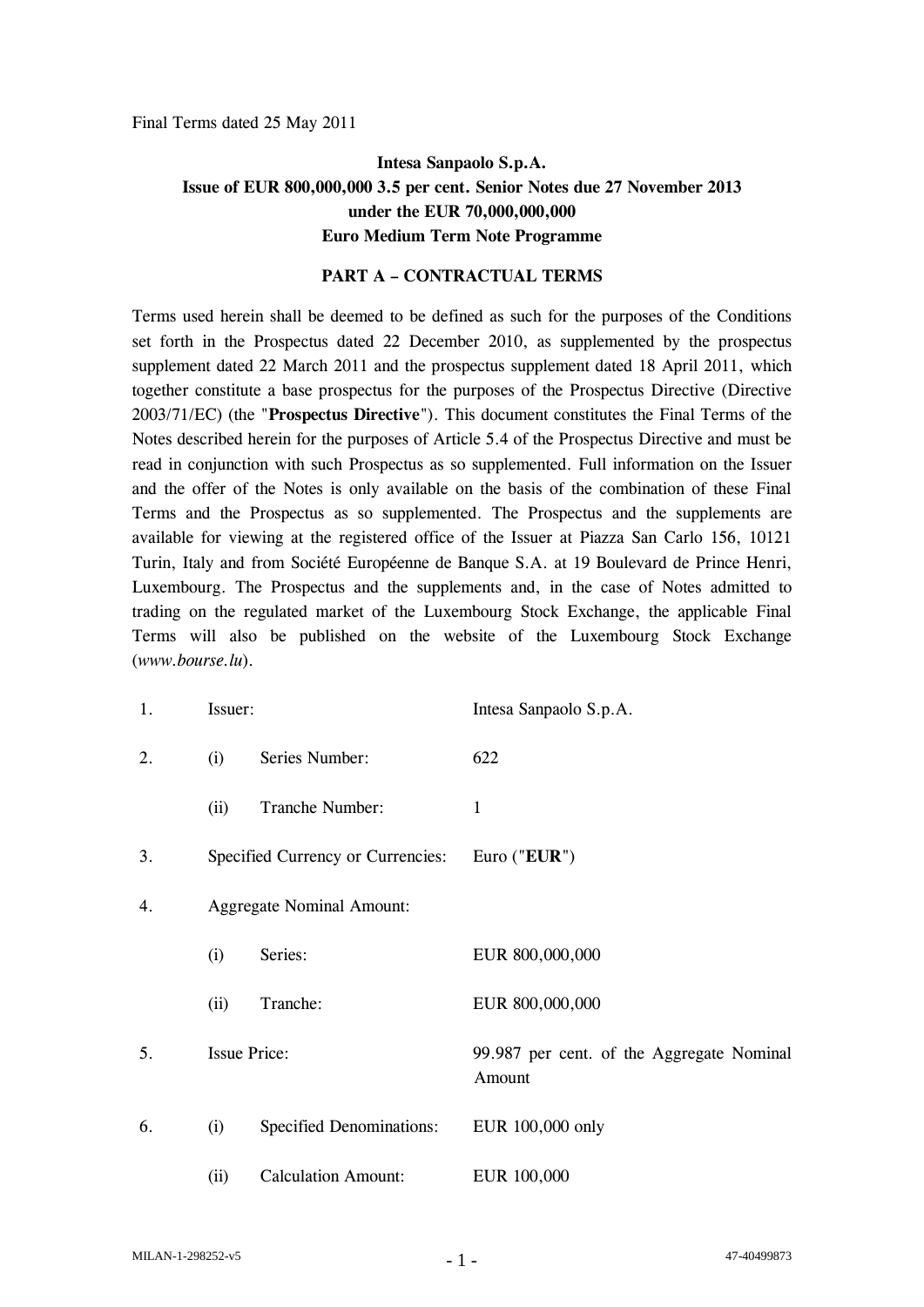| 7.  | (i)                                                        | <b>Issue Date:</b>                                                      | 27 May 2011                                                       |
|-----|------------------------------------------------------------|-------------------------------------------------------------------------|-------------------------------------------------------------------|
|     | (ii)                                                       | Interest<br>Commencement<br>Date (if different from the<br>Issue Date): | Not applicable                                                    |
| 8.  |                                                            | <b>Maturity Date:</b>                                                   | 27 November 2013                                                  |
| 9.  |                                                            | <b>Interest Basis:</b>                                                  | 3.5 per cent. Fixed Rate<br>(further particulars specified below) |
| 10. | <b>Redemption/Payment Basis:</b>                           |                                                                         | Redemption at par                                                 |
| 11. | Change of Interest or Redemption/<br><b>Payment Basis:</b> |                                                                         | Not applicable                                                    |
| 12. |                                                            | Put/Call Options:                                                       | Not applicable                                                    |
| 13. | Status of the Notes:                                       |                                                                         | Senior                                                            |
| 14. | Method of distribution:                                    |                                                                         | Syndicated                                                        |

## **PROVISIONS RELATING TO INTEREST (IF ANY) PAYABLE**

| 15. |       | <b>Fixed Rate Note Provisions</b> | Applicable                                                                                                                                                                          |
|-----|-------|-----------------------------------|-------------------------------------------------------------------------------------------------------------------------------------------------------------------------------------|
|     | (i)   | Rate(s) of Interest:              | 3.5 per cent. per annum payable annually in<br>arrear, with a short first coupon in respect of<br>the period from and including the Issue Date<br>to but excluding 27 November 2011 |
|     | (ii)  | Interest Payment Date(s):         | November in each year from<br>27<br>and<br>including 27 November 2011<br>and<br>to<br>including the Maturity Date                                                                   |
|     | (iii) | <b>Fixed Coupon Amount:</b>       | EUR 3,500 per Calculation Amount                                                                                                                                                    |
|     | (iv)  | Day Count Fraction:               | Actual/Actual (ICMA)                                                                                                                                                                |
|     | (v)   | Broken Amount(s):                 | EUR 1,764.38 per Calculation Amount<br>payable on the Interest Payment Date falling<br>on 27 November 2011                                                                          |
|     | (vi)  | Other terms relating to the       | Not applicable                                                                                                                                                                      |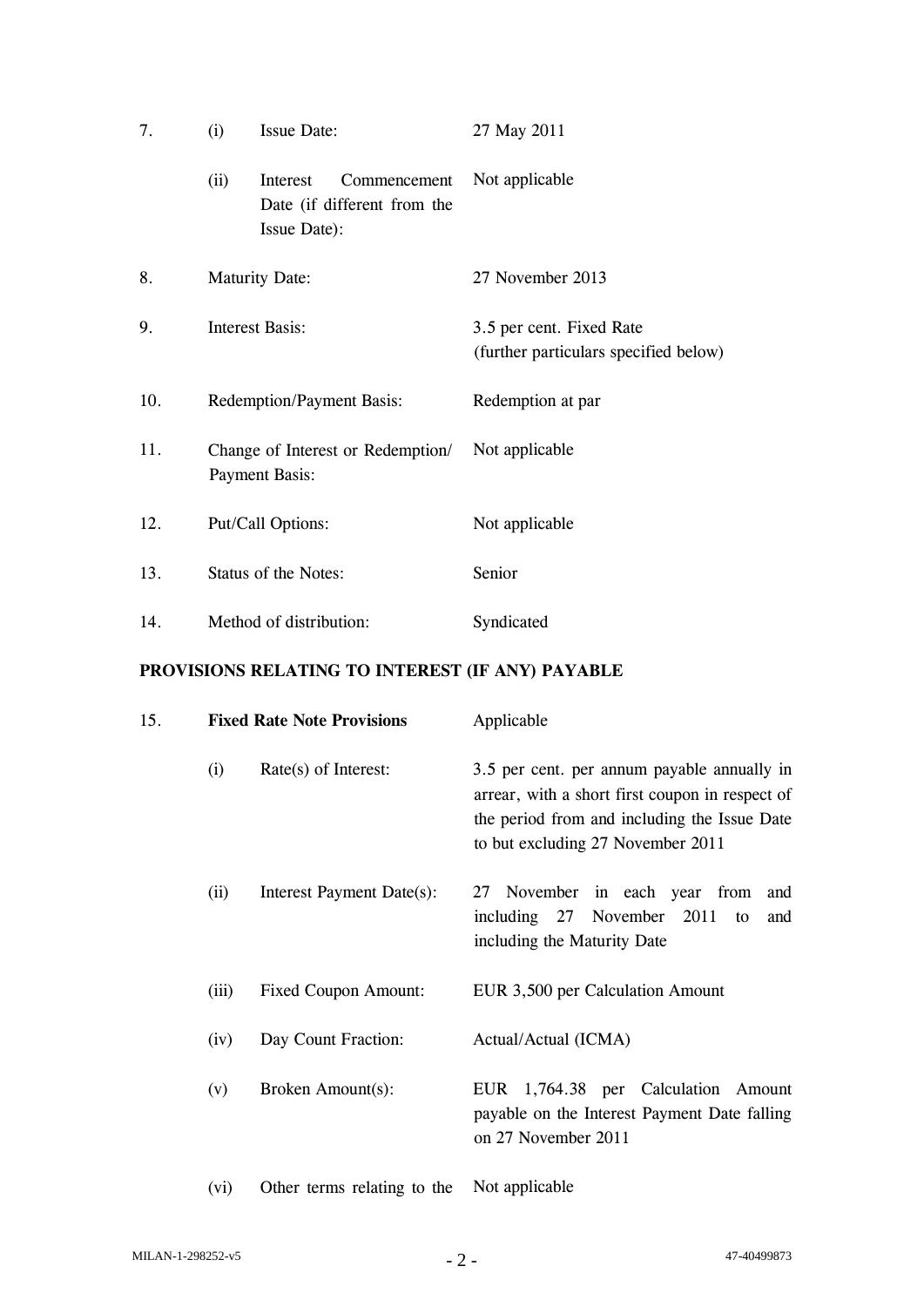|     | method<br>of calculating<br>interest for Fixed Rate<br>Notes:          |                |
|-----|------------------------------------------------------------------------|----------------|
| 16. | <b>Floating Rate Note Provisions</b>                                   | Not applicable |
| 17. | <b>Zero Coupon Note Provisions</b>                                     | Not applicable |
| 18. | <b>Index-Linked</b><br><b>Interest</b><br>Note<br><b>Provisions</b>    | Not applicable |
| 19. | <b>Dual Currency Interest Note</b> Not applicable<br><b>Provisions</b> |                |
|     | PROVISIONS RELATING TO REDEMPTION                                      |                |
| 20. | <b>Call Option</b>                                                     | Not applicable |
| 21. | <b>Put Option</b>                                                      | Not applicable |

22. **Final Redemption Amount** EUR 100,000 per Calculation Amount

### 23. **Early Redemption Amount**

Early Redemption Amount(s) payable on redemption for taxation reasons or on event of default or other early redemption and/or the method of calculating the same (if required or if different from that set out in the Conditions): Not applicable

### **GENERAL PROVISIONS APPLICABLE TO THE NOTES**

| 24. | <b>Form of Notes:</b> | <b>Bearer Notes</b>                       |  |  |  |
|-----|-----------------------|-------------------------------------------|--|--|--|
|     |                       | Temporary Global Note exchangeable for a  |  |  |  |
|     |                       | which is<br>Global Note<br>Permanent      |  |  |  |
|     |                       | exchangeable for Definitive Notes on 60   |  |  |  |
|     |                       | days' notice in the limited circumstances |  |  |  |
|     |                       | specified in the Permanent Global Note.   |  |  |  |
|     |                       |                                           |  |  |  |
| 25. | New Global Note Form: | Yes                                       |  |  |  |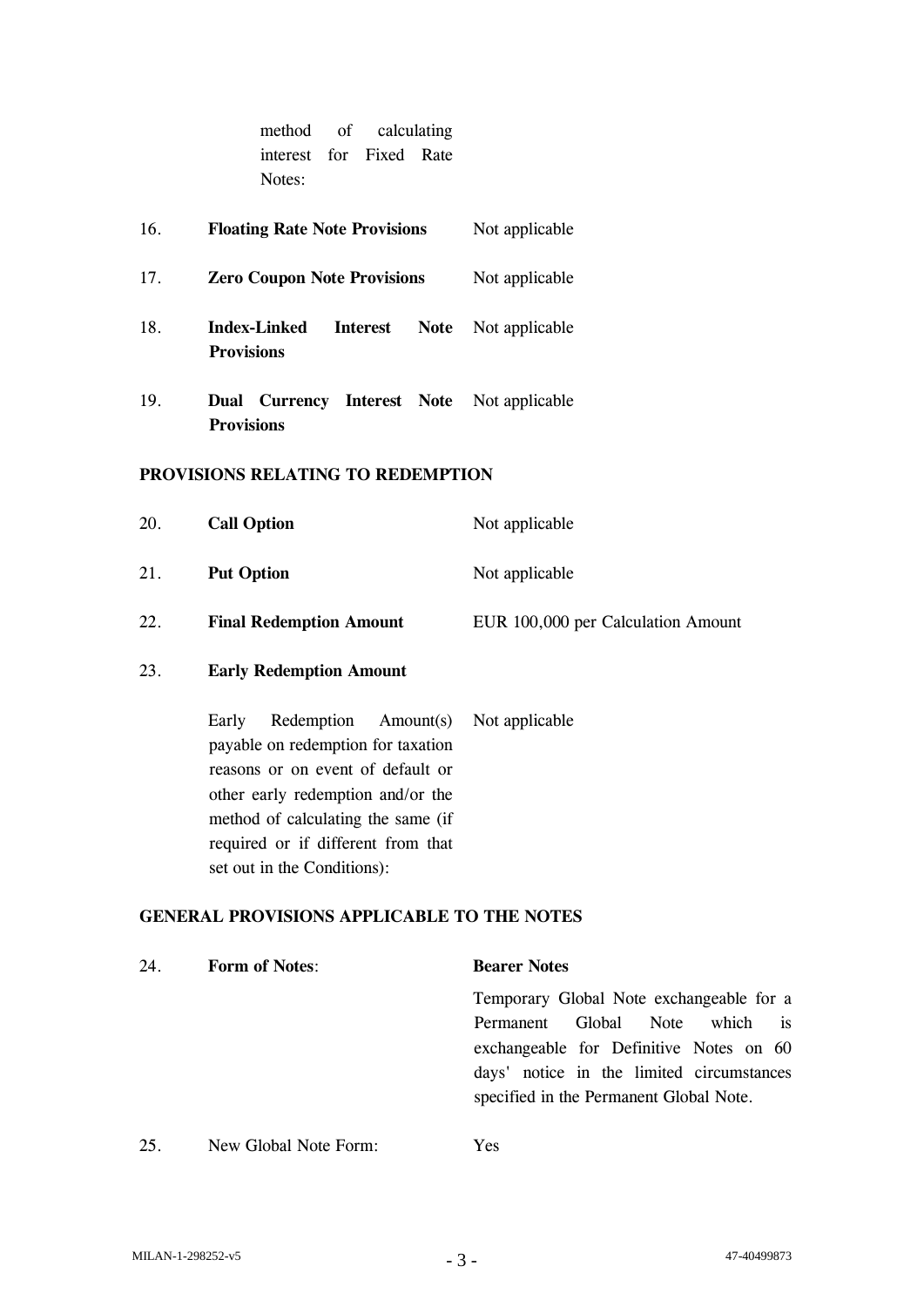| 26. | Additional Financial Centre(s) or Not applicable |  |
|-----|--------------------------------------------------|--|
|     | other special provisions relating to             |  |
|     | Payment Dates:                                   |  |

27. Talons for future Coupons to be attached to Definitive Notes (and dates on which such Talons mature): No

28. Details relating to Partly Paid Notes: amount of each payment comprising the Issue Price and date on which each payment is to be made and consequences (if any) of failure to pay, including any right of the Issuers to forfeit the Notes and interest due on late payment: Not applicable

29. Details relating to Notes: amount of each instalment, date on which each payment is to be made: Instalment Not applicable

30. Redenomination applicable Not applicable

| 31. | Renominalisation            |  | and Not applicable |  |
|-----|-----------------------------|--|--------------------|--|
|     | reconventioning provisions: |  |                    |  |

32. Other final terms: Not applicable

## **DISTRIBUTION**

33. (i) If syndicated, names of Managers: Banca IMI S.p.A. DZ BANK AG Deutsche Zentral-Genossenschaftsbank, Frankfurt am Main Landesbank Baden-Württemberg Raiffeisen Bank International AG UniCredit Bank AG (ii) Date of Syndication 25 May 2011Agreement: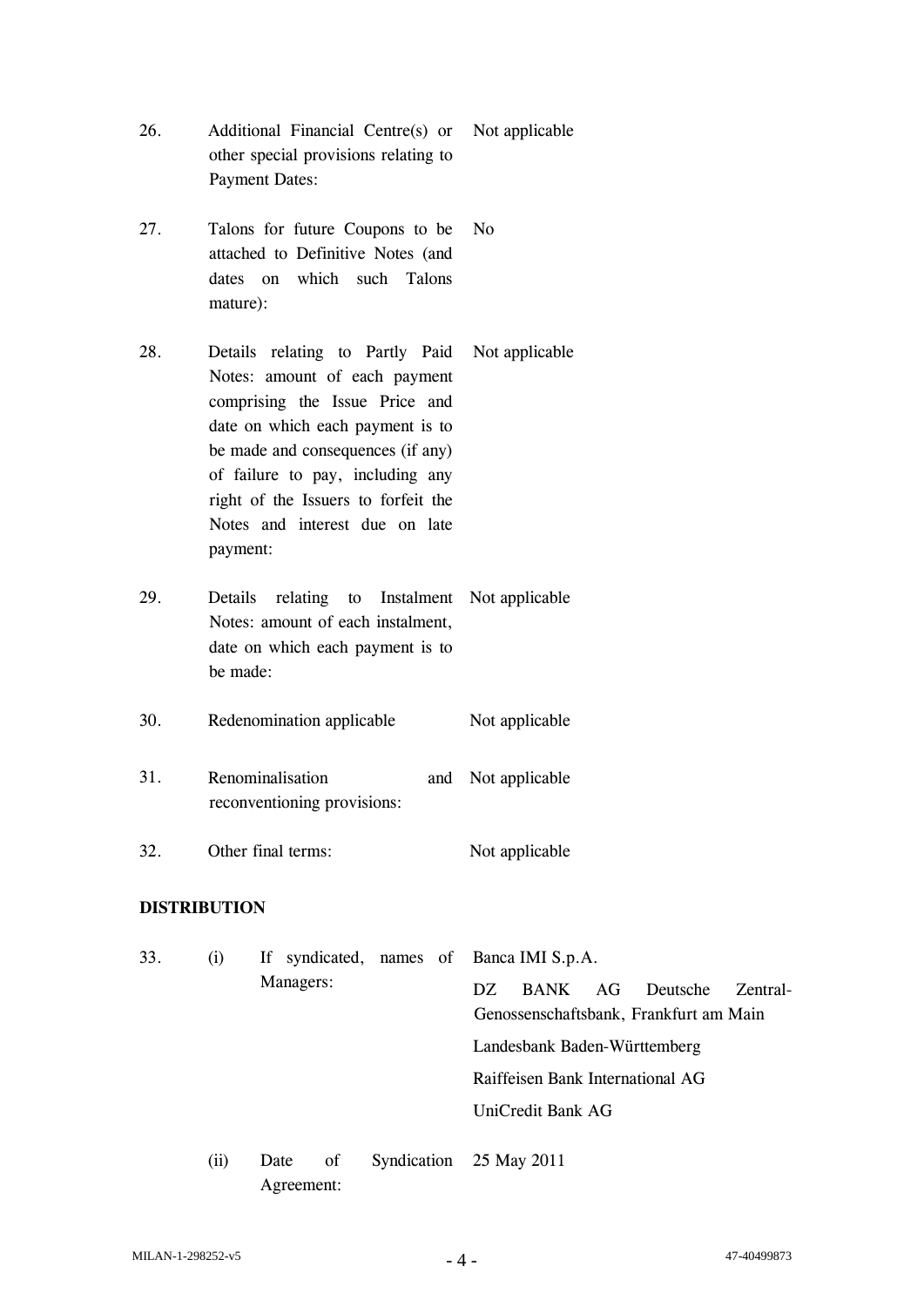|     | (iii) | any): |  | Stabilising Manager(s) (if Not applicable         |  |
|-----|-------|-------|--|---------------------------------------------------|--|
| 34. |       |       |  | If non-syndicated, name of Dealer: Not applicable |  |

- 35. U.S. selling restrictions: Reg. S compliance category 2; TEFRA D
- 36. Additional selling restrictions: Not applicable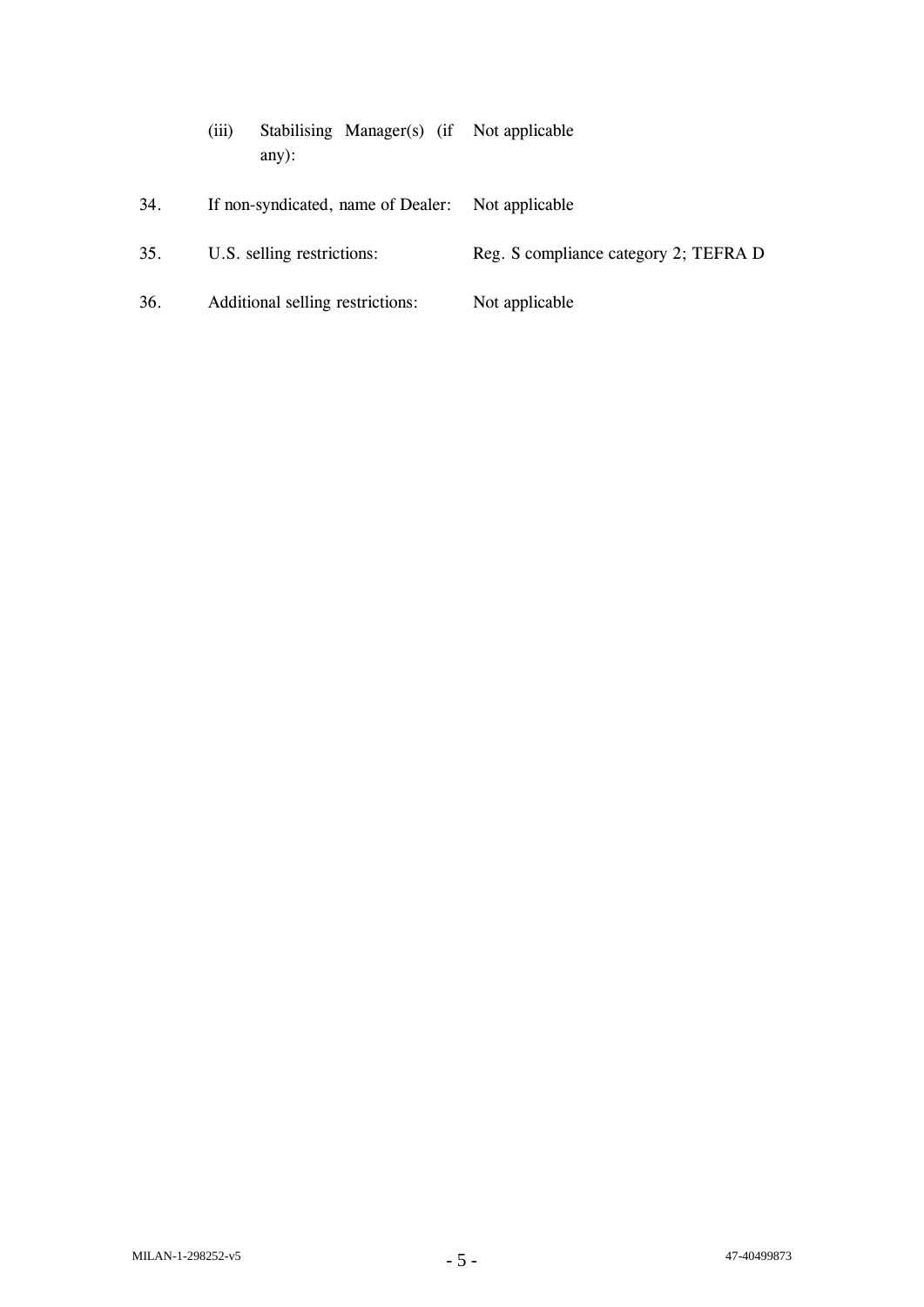## **PURPOSE OF FINAL TERMS**

These Final Terms comprise the final terms required for the issue and admission to trading of the Notes described herein pursuant to the EUR 70,000,000,000 Euro Medium Term Note Programme of Intesa Sanpaolo S.p.A. and Intesa Sanpaolo Bank Ireland p.l.c. guaranteed, in respect of Notes issued by Intesa Sanpaolo Bank Ireland p.l.c., by Intesa Sanpaolo S.p.A.

## **RESPONSIBILITY**

The Issuer accepts responsibility for the information contained in these Final Terms. To the best of the knowledge of the Issuer, having taken all reasonable care to ensure that such is the case, the information contained in these Final Terms is in accordance with the facts and does not omit anything likely to affect the import of such information.

Signed on behalf of the Issuer:

By: ………………………………………

Duly authorised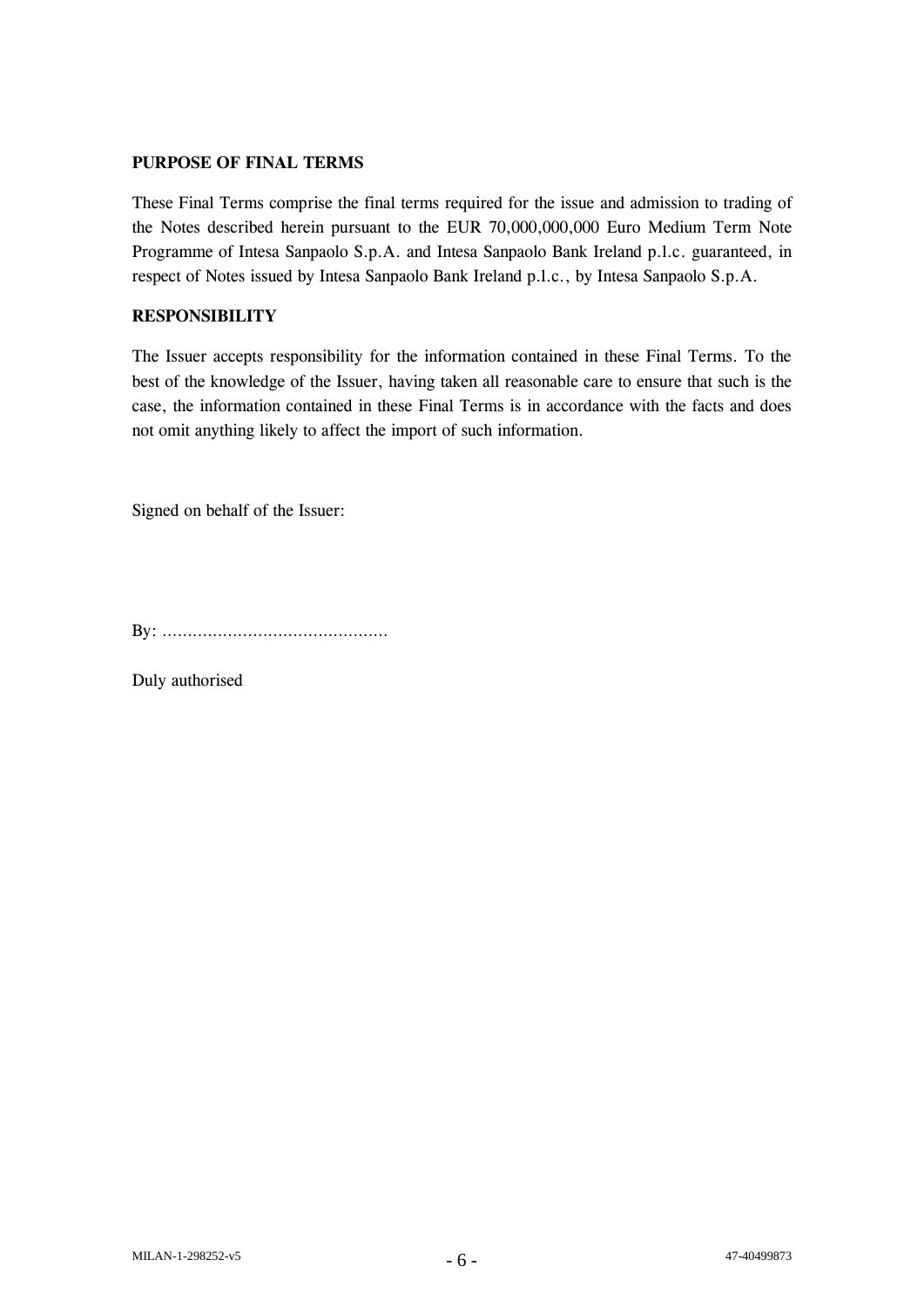#### **PART B – OTHER INFORMATION**

#### **LISTING AND ADMISSION TO TRADING**

| 1. | $\left(1\right)$ | Listing:                 | Luxembourg                                                                                                                                                         |
|----|------------------|--------------------------|--------------------------------------------------------------------------------------------------------------------------------------------------------------------|
|    | (ii)             | Admission to trading:    | Application has been made for the Notes to be.<br>admitted to trading on the regulated market of<br>the Luxembourg Stock Exchange with effect<br>from 27 May 2011. |
|    | (iii)            | to<br>related<br>trading | Estimate of total expenses Approximately EUR 2,360 in listing and<br>admission to listing agent's fees.                                                            |

## 2. **RATINGS**

Ratings: The Notes to be issued are expected to be rated:

S & P: A+

Moody's: Aa3

Fitch: AA-

Each of S&P, Moody's and Fitch are established in the European Union and have applied for registration under Regulation (EU) No 1060/2009, although notification of the corresponding registration decision has not yet been provided by the relevant competent authority.

In general, European regulated investors are restricted from using a rating for regulatory purposes if such rating is not issued by a credit rating agency established in the European Union and registered under the Regulation (EU) No 1060/2009 ("**CRA Regulation**") unless the rating is provided by a credit rating agency operating in the European Union before 7 June 2010 which has submitted an application for registration in accordance with the CRA Regulation and such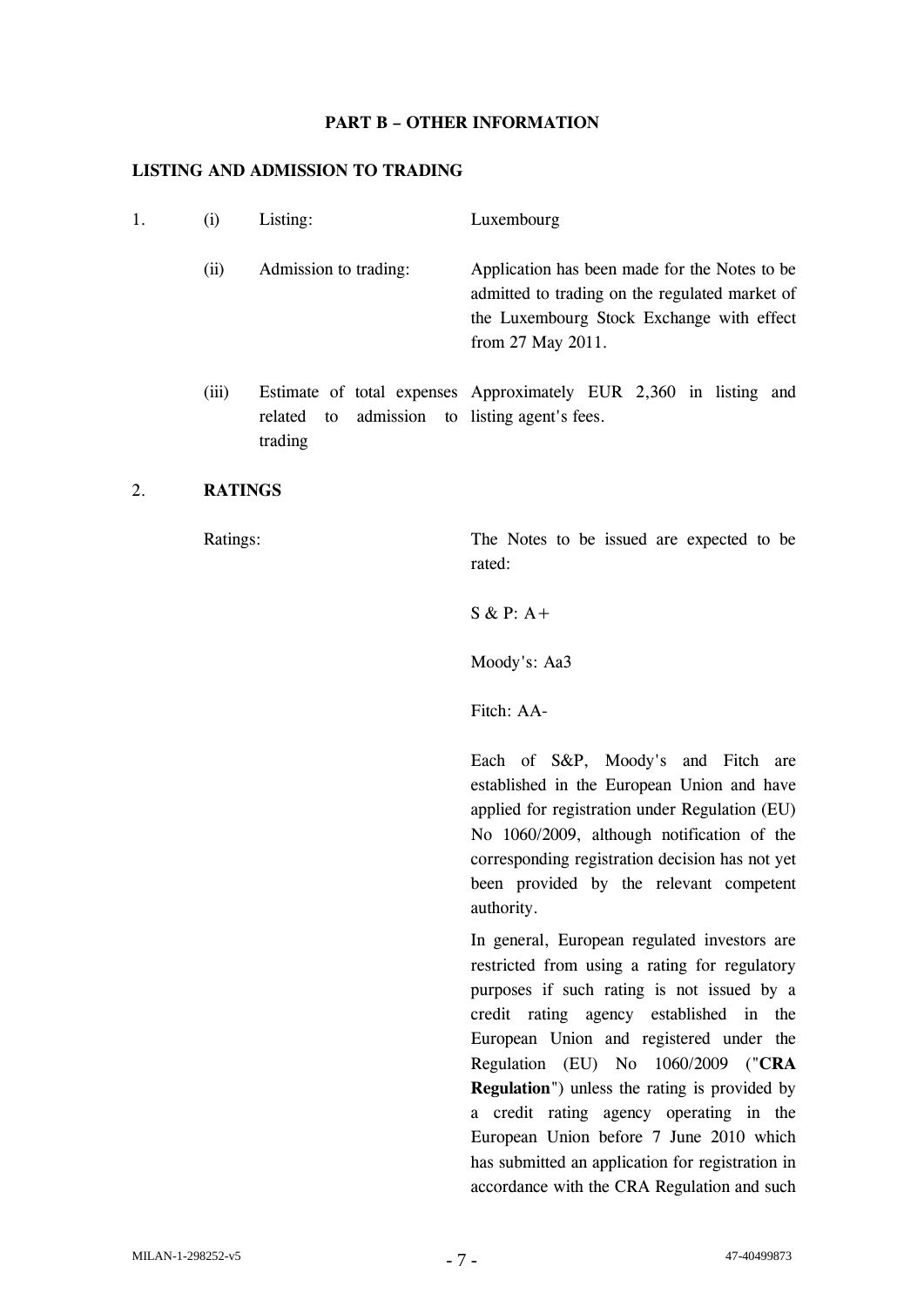#### registration is not refused.

## 3. **INTERESTS OF NATURAL AND LEGAL PERSONS INVOLVED IN THE ISSUE**

Save for any fees payable to the Managers, so far as the Issuer is aware, no person involved in the offer of the Notes has an interest material to the offer.

## 4. **REASONS FOR THE OFFER, ESTIMATED NET PROCEEDS AND TOTAL EXPENSES**

| (i)    | Reasons for the offer:    | General funding purposes, in accordance<br>with the section entitled "Use of Proceeds"<br>under "General Information"<br>the<br>in<br>Prospectus. |
|--------|---------------------------|---------------------------------------------------------------------------------------------------------------------------------------------------|
| (ii)   | Estimated net proceeds:   | EUR 798,696,000                                                                                                                                   |
| (iii)  | Estimated total expenses: | Approximately EUR 2,360 to be paid to the<br><b>Listing Agent</b>                                                                                 |
| VIEI D |                           |                                                                                                                                                   |

### 5. **YIELD**

Indication of yield: 3.512 per cent. per annum calculated as the annual expected return on the Issue Date.

> As set out above, the yield is calculated at the Issue Date on the basis of the Issue Price. It is not an indication of future yield.

#### 6. **OPERATIONAL INFORMATION**

ISIN Code: XS0630360997

Common Code: 063036099

Intended to be held in a manner Yes which would allow Eurosystem eligibility:

> Note that the designation "Yes" simply means that the Notes are intended upon issue to be deposited with Euroclear or Clearstream, Luxembourg as common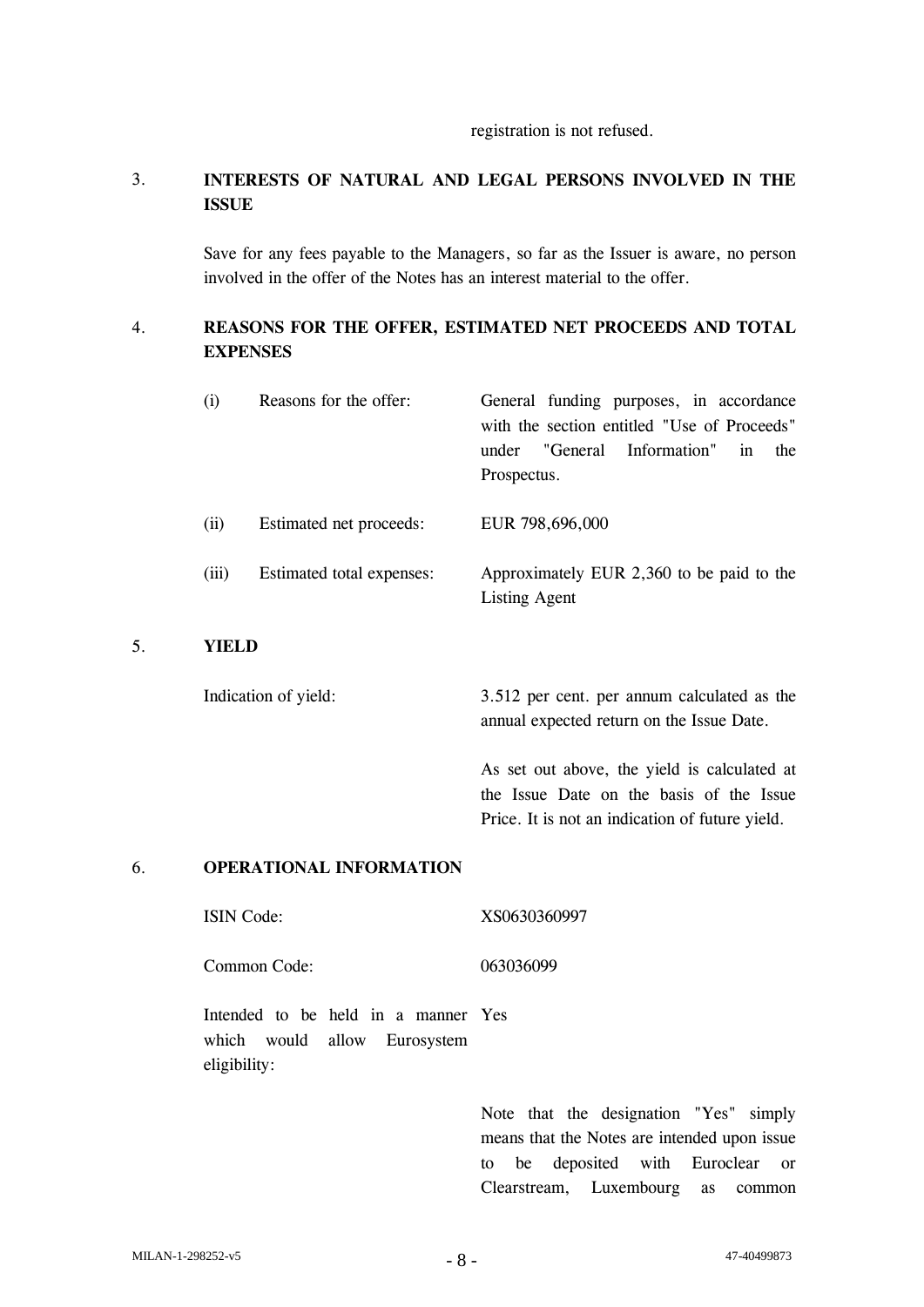safekeeper and does not necessarily mean that the Notes will be recognised as eligible collateral for Eurosystem monetary policy and intra-day credit operations by the Eurosystem, either upon issue or at any or all times during their life. Such recognition will depend upon satisfaction of the Eurosystem eligibility criteria.

Any clearing system(s) other than Not applicable Euroclear Bank S.A./N.V. and Clearstream Banking, société anonyme and the relevant identification numbers):

Delivery: Delivery against payment

Names and addresses of additional Not applicable Paying Agent(s)(if any):

#### 7. **FURTHER INFORMATION RELATING TO THE ISSUER**

Further information relating to the Issuer is set out below, pursuant to Article 2414 of the Italian Civil Code.

(i) Objects: The objects of the Issuer, as set out in Article 4 of its by-laws, are the collection of savings and the carrying-out of all forms of lending activities, through its subsidiaries or otherwise. The Issuer may, in compliance with regulations in force and subject to obtaining any prior authorisations required, perform all banking and financial services and transactions, including the creation and management of open- and closed-end supplementary pension schemes, as well as any other transaction necessary for, or incidental to, the achievement of its corporate purpose, through its subsidiaries or otherwise.

> As parent company of the "Intesa Sanpaolo" banking group, pursuant to Article 61 of Legislative Decree No. 385 of 1 September